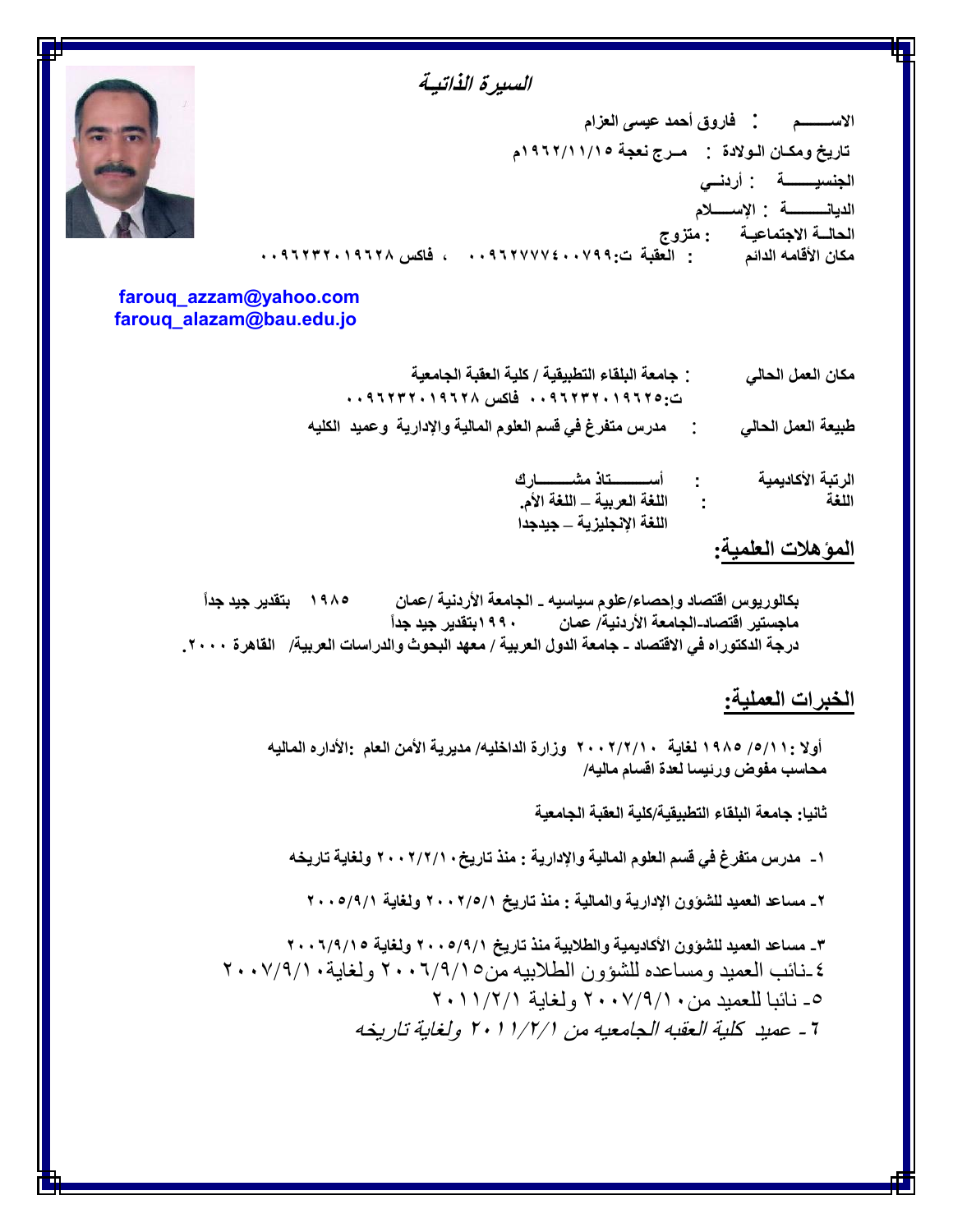**الأبحاث والدراسات:**

- *1.***Al-Azzam, F** *., Methods of Financing Public Deficit and Therir Effect over Inflation in Jordan . Al- Balqa Journal Research and Studies A Refereed Research Journal VOL .11 NO.1 –Ramadan 1426 –October 2005*
- *2.***Al-Azzam, F., Al-Amyan, M., Abu-Hamatteh, Z.S.H. and Abu-Kharmeh, S.S. (2009):** Towards Possible Dynamic and Flexible Labor Market: Aqaba-Jordan. *Current Politics and Economics of the Middle East, xx (x): xx-xx (In Press). ISSN: 1939-5809*
- *3.***Abu-Hamatteh, Z.S.H., Al-Amyan, M., and Al-Azzam, F. (2008):** Prospective Industrial Linkage at Aqaba University College, Jordan. *Journal of STEM Education: Innovations and Research, 09 (3): 25-30). ISSN: 1557-5284*
- *4.***Abu-Hamatteh, Z.S.H., Al-Amyan, M. and Al-Azzam, F. (2007):** Jordanian Employment in Aqaba Labor Market. *The International Journal of Middle East Studies, 39 (4): 225-227. ISSN: 0020-7438*
- *5.Al-Matalka ,F. ,Al-Amyan ,M., and Al-Azzam,F. (2008) :* Adjustment ,Characteristics and Everyday Life of the Gulf States Students in Jordanian Universities. Association of Arab Universities Journal for Arts, yarmouk University ,*xx:xx-xx(In PRESS)*
- *6.Al-Azzam,F. ,Al-Amyan ,M. ,(2007):* The Effect of Sales Tax On Living Expenses and Consuming مجلة التربية والبحوث التربوية والاجتماعية والنفسية :٤٤٩-٤٤٩): Expenditure in Jordan 1994to 2003. ١٣٣ (٣)
- *7.Al-Azzam,F*., *Al-Matalka ,F. ,Al-Amyan ,M.(2008)* Low Family income and juvenile delinquency*. مجلة التربیة – جامعة الازھر العدد رقم (١٤٠ )*
- *8.Al-Azzam,F., Mansour ,E.,(2008):* Evaluation of Internet Companies' Valuation Models  *التربیة مجلة العدد (١٣٤) ینایر (٢٠٠٨) جامعة الازھر*
- 9.*Al-Azzam*,F., *Al-Azzam,A.,* The Jordanian 'Attitudes Tow ardes the performance of the Fourteenth مجلة ابحاث اليرموك "سلسلة العلوم الانسانية والاجتماعية " survey study : survey survey لمجلة العلوم الانسانية والاجتماعية
- *10. Al-Azzam F, Mohammad Nayef ALsarayreh : Touristic Investment Capabilities in Aqaba Special Economic Zone, Au*stralian Journal of Basic and Applied *Sciences, 5(10): 1214-1220, 2011ISSN 1991-8178 <sup>٢٠١١</sup>*

**المؤلفات:** .١محاسبة المؤسسات المالیھ , مشترك ٢٠١٠ .٢مبادئ المالیھ العامھ , تحت الطباعھ **المؤتمرات :** مؤتمر العقبھ الأقتصادي الثاني ٢٠١١/٩/٢٩ الأستثمار السیاحي في العقبھ

**الورش والندوات**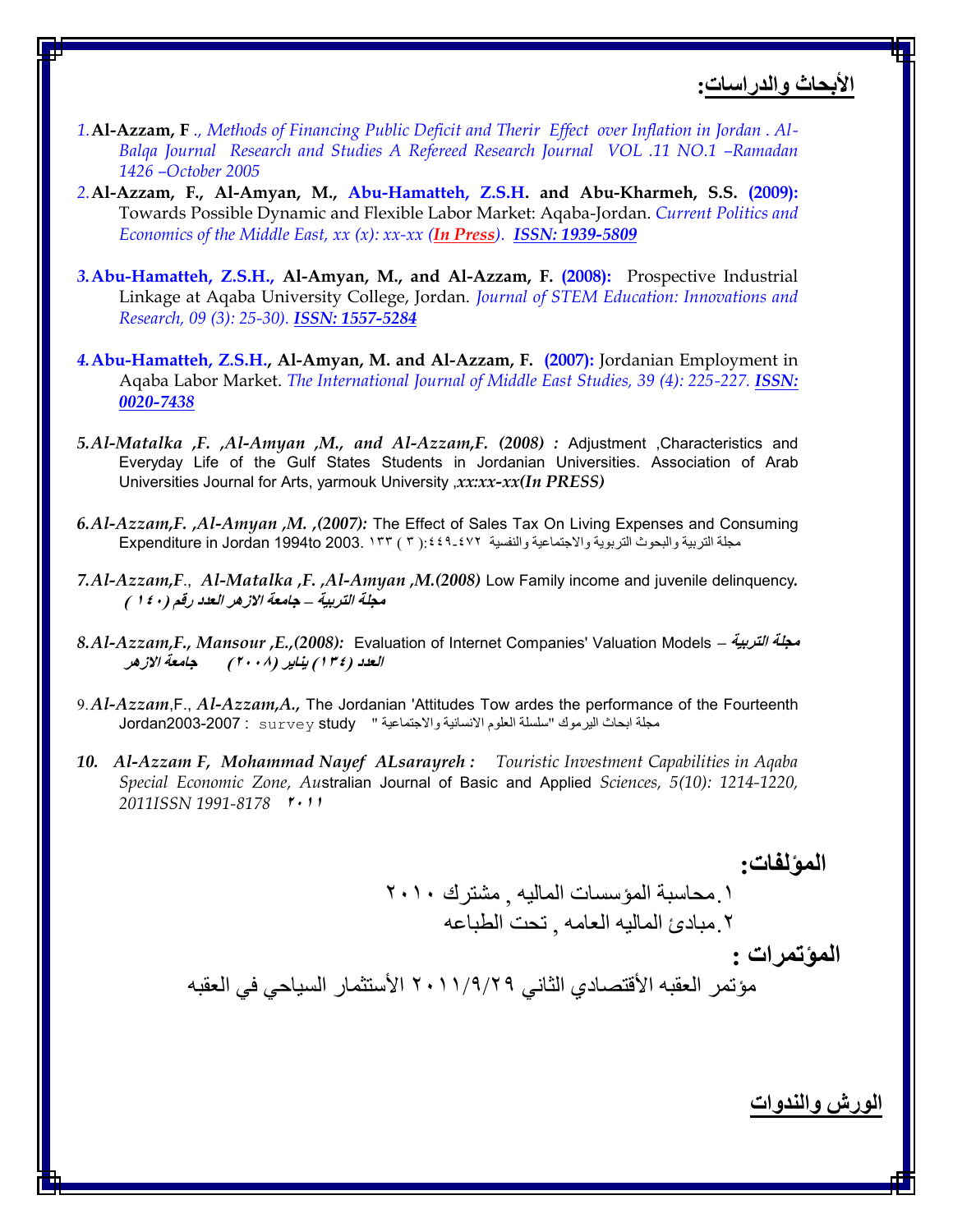| ١. "كيف تؤس مشروعا انتاجيا خـا ص بك " ورشـة عمل نظمت من قبل مراكز تعزيز الأنتاجيـه(اراده)                                                |
|------------------------------------------------------------------------------------------------------------------------------------------|
| برنامج تعزيز الأنتاجيه الأقتصاديه والأجتماعيه/ وزارة التخطيط بالتعاون مع مؤسست التدريب المهني                                            |
| /العقبه ٢٠٦/٧/٢٢                                                                                                                         |
| ٢ . "مهارات البيع والتسويق " ورشة عمل نظمت من قبل مراكز تعزيز الأنتاجيه(اراده) برنـامج تعزيز                                             |
| الأنتاجيه الأقتصـاديه والأجتماعيـه/ وزارة التخطـيط بالتعـاون مـع مركـز تنميـة المجتمـع المحلـي / سـلطة                                   |
| نطقة العقبه القتصاديه الخاصه ١/ /                                                                                                        |
| ٣. " كيفية يـع مصــادر  الـدخل فـي ضـو ء الفـرص المتاحـه " ورشـة عمـل نظمت مـن قبـل مديريـة<br>Ш                                         |
| التنميه الأجتماعيه وصندوق المعونه الوطنيه/ العقبه / /                                                                                    |
|                                                                                                                                          |
| ٥ . " التمكين الأقتصـادي للمر أه" ورشة عمل نظمت من قبل مديرية التنميـه الأجتمـاعيـه لمحـافظـة                                            |
|                                                                                                                                          |
| العفيه / / /                                                                                                                             |
| . " أسباب فقر الدخل وكيفية التعامل معه" ورشة عمل نظمت من قبل التنميه الأجتماعيه لمحافظة                                                  |
| العفيه / /                                                                                                                               |
| ٧. "الحاكميه الرشيده" ندوه لمشروع زيادة المستوى المعرفي واحترام الشباب الأردني لسيادة                                                    |
| /مركز الحياه لتنمية المجتمع المحلي ____/_ /                                                                                              |
| 'ستر اتيجيه الوطنيـه للشـباب /محـور  الشـباب والتعلـيم والتـدريب  / نـدوة نظمـت مـن قبـل                                                 |
| /العقبه / /                                                                                                                              |
| " تجنب الأعاقه والحد منها " ورشه عمل نظمت من قبل مديرية التنميه الأجتماعيه لمافظة                                                        |
|                                                                                                                                          |
| العقبه بمناسبة اسبوع الطفل الأصم ١ /                                                                                                     |
| ١٠. "واقـع التعلـيم فـي الغقبــه" نـدوه نظمـت مـن قبـل  سـلطة منطقـة العقبــه الأقتصــاديه                                               |
| الخاصــه/مديرية تنمية المجتمع المحلي ___/_ /                                                                                             |
| الدورات                                                                                                                                  |
| ١ ــ دورة نظم المعلومات الإدارية.                                                                                                        |
| ٢__ عدة دورات في الاعتمادات المستنديه.                                                                                                   |
| ٣_ دورة في الكفالات المالية الخارجية والداخلية.<br>٤_ دورة الرخصة الدولية في قيادة الحاسب.                                               |
| 0_ دورة في ادارة الجوده ISO                                                                                                              |
| -7                                                                                                                                       |
| التحليل الأحصائي spss                                                                                                                    |
| اللجان :                                                                                                                                 |
| ١_ عضو لجنة ترقية معلمى محافظة العقبة                                                                                                    |
| - عضو لجنة التخطيط والتطوير والجوده لكلية العقبة                                                                                         |
| ٣_ عضو في اللجنه الأستشاريه للتخطيط في كلية العقبه                                                                                       |
| ٤_ عضو مجلس كليه العقبه                                                                                                                  |
| ٥_ عضو مجلس قسم العلوم الماليه والأداريه                                                                                                 |
| √ _ عضو ف <i>ي</i> لجنـة الدعم الفن <i>ـى</i> والتعلي <i>مى</i> ف <i>ـى</i> مديريـة تربيـة وتعليم العقبـة                                |
| ٧_ عضو في الجمعية الأردنية للوقاية من حوادث الطرق<br>٨_ عضو  هيئـه اداريـه وموّسس في جمعية أجيال لذوى الاحتياجات الخاصة في محافظة العقبة |
| 9- عضو لجنه استشاريه لمركز شباب العقبه                                                                                                   |
| - عضو لجنة اصدقاء قرية اطفال العقبة  SOS                                                                                                 |
| - عضو لجنة التعيين في كلية العقبة من عام<br>و لغاية تار يخه                                                                              |
| ـ عضو في اللحنة العليا لتخريج الطلبة منذ<br>لغاية تار يخه                                                                                |
|                                                                                                                                          |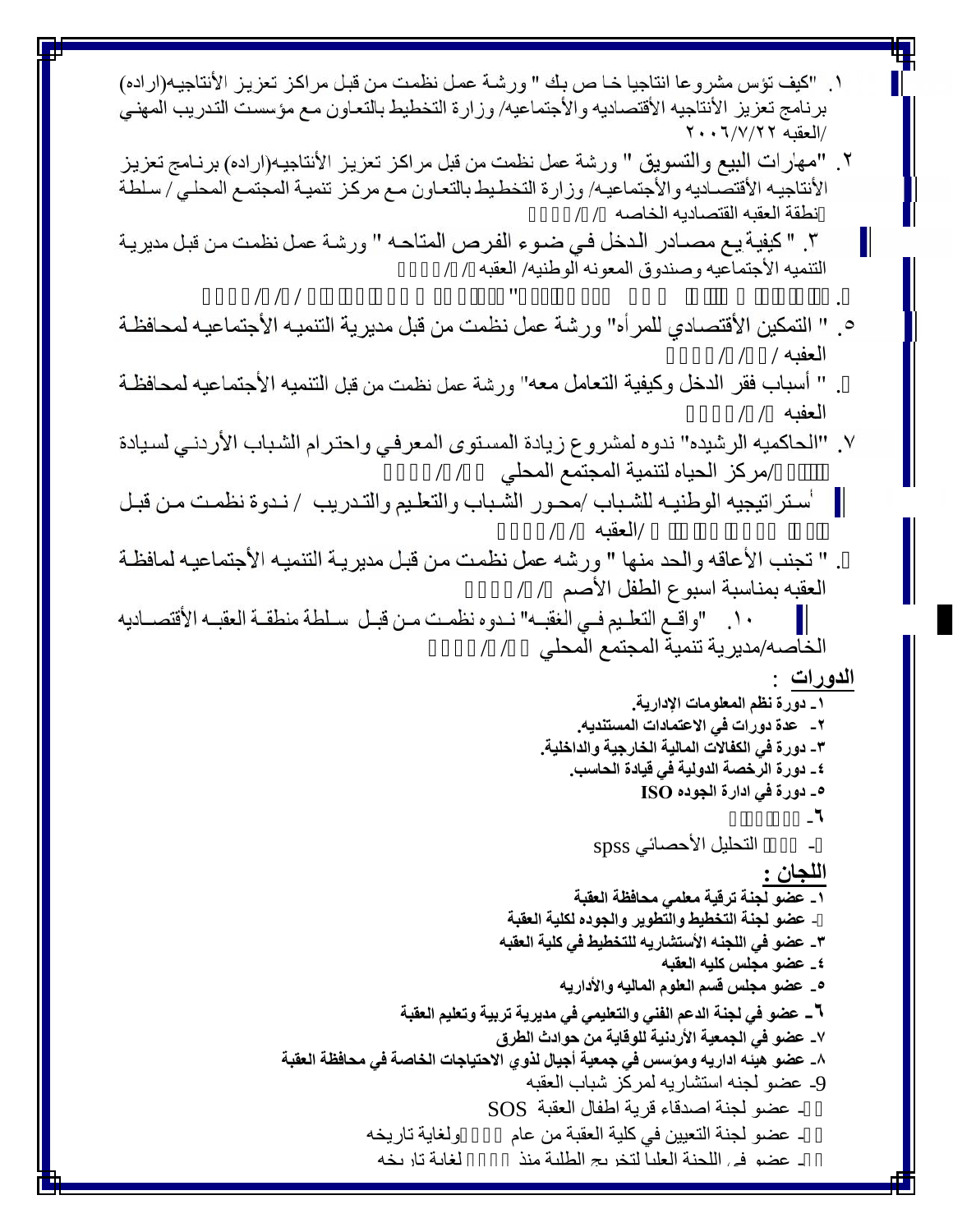- عضو لجنة انتخابات الجمعية الطلابية للاعوام الجامعية مستقرح بيست / مستقرح / 11/2

-١٤ عضو لجنة مناقشة مشاریع تخرج طلبة العلوم المالیة والاداریة

-١٥ رئیس لجنة معادلة المواد الدراسیة في قسم العلوم المالیة والاداریة

# **Resume**



| Name:                                                                      | Farouq Ahmad Issa Al Azzam                      |  |
|----------------------------------------------------------------------------|-------------------------------------------------|--|
| Date and place of birth:                                                   | 15/11/1962 Marj Naa'jeh                         |  |
| <b>Nationality:</b>                                                        | Jordanian                                       |  |
| <b>Religion:</b>                                                           | Islam                                           |  |
| <b>Marital status:</b>                                                     | Married                                         |  |
| permanent place of residence:<br>Aqaba                                     |                                                 |  |
| Tel:                                                                       | 0096277400799                                   |  |
| Fax:                                                                       | 0096232019628                                   |  |
| e-mail address:                                                            | farouq_azzam@yahoo.com                          |  |
| current work place:                                                        | Al- Balqa Applied University / Aqaba University |  |
| College, Tel:<br>0096232019625                                             |                                                 |  |
| The nature of the current work:                                            |                                                 |  |
| A full-time teacher in the Department of Finance and Dean Of aqaba college |                                                 |  |
| University                                                                 |                                                 |  |
| <b>Academic level: Associate Professor</b>                                 |                                                 |  |
| <b>Language:</b> Arabic - the mother tongue.                               |                                                 |  |
| English language – V. Good                                                 |                                                 |  |
|                                                                            |                                                 |  |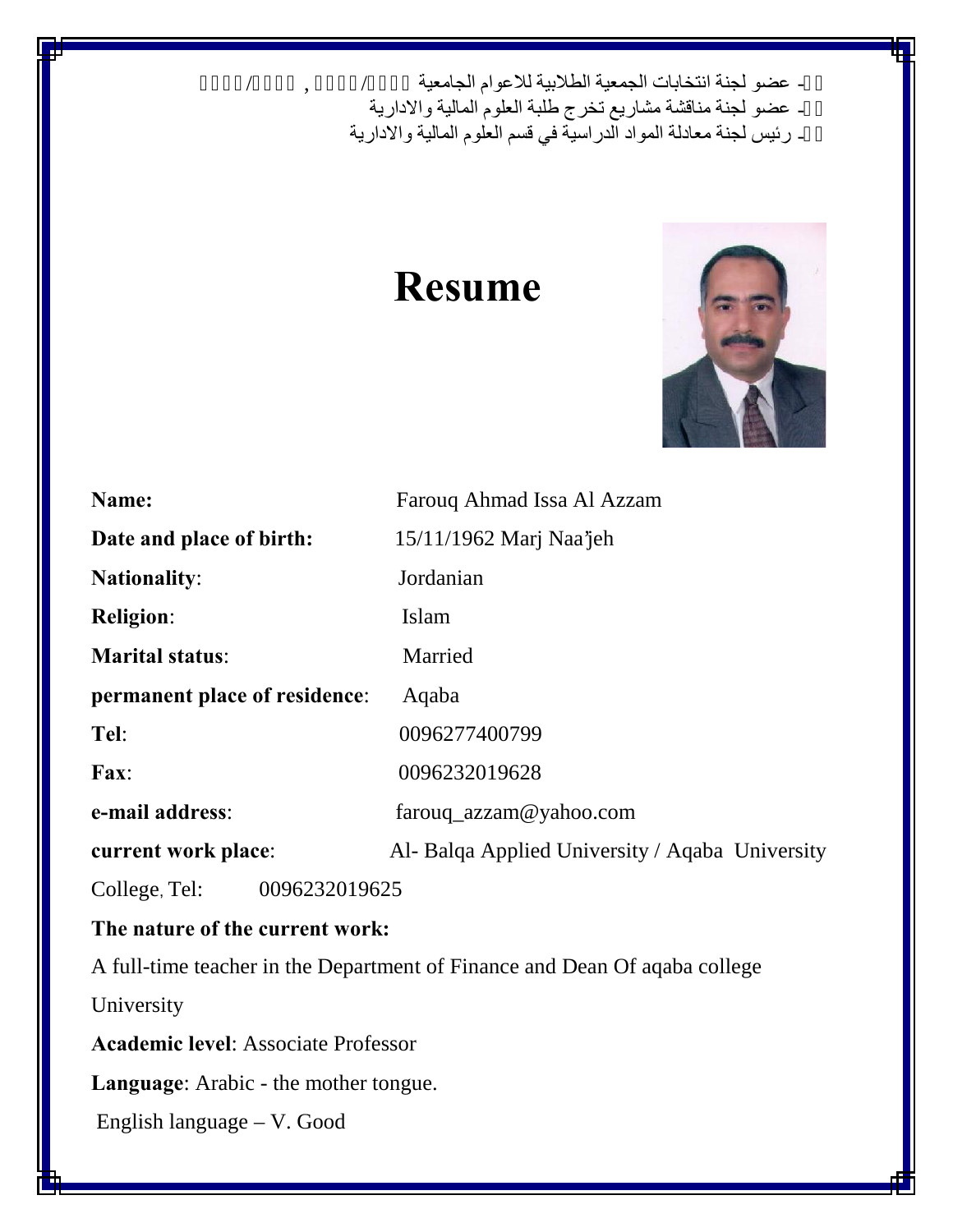### **Education:**

- Bachelor of Economics and Statistics / Political Science Jordan University / Amman, 1985 at the evaluation of very good.
- Master of Economics Jordan University / Amman, 1990 at the evaluation of very good.
- Doctorate degree in economics League of Arab States / Institute of Arabic Studies and Research / Cairo 2000.

## **Practical experience:**

**First**: from 5-11-1985 up to 10/2/2002 at the Ministry of Interior Financial Management. Accountant and head of several departments of Finance /.

**Second:** : Al- Balqa Applied University / Aqaba University College

1 - since the date of 10/2/2002 a full-time teacher in the Department of Finance and Management

2 - Dean Assistant for Administration and Finance: from the date of 1/5/2002 through 1/9/2005

3 - Dean Assistant for Academic Affairs and the student from the date of 1/9/2005 until 15/9/2006

4 - Vice-Dean and his assistant for the student 'affairs from 15/9/2006 until 10/9/2007

5 - Vice-Dean from 10/9/2007 until 1/2/2011.

6- Dean Of aqaba college University fro 1/2/2011 until Now.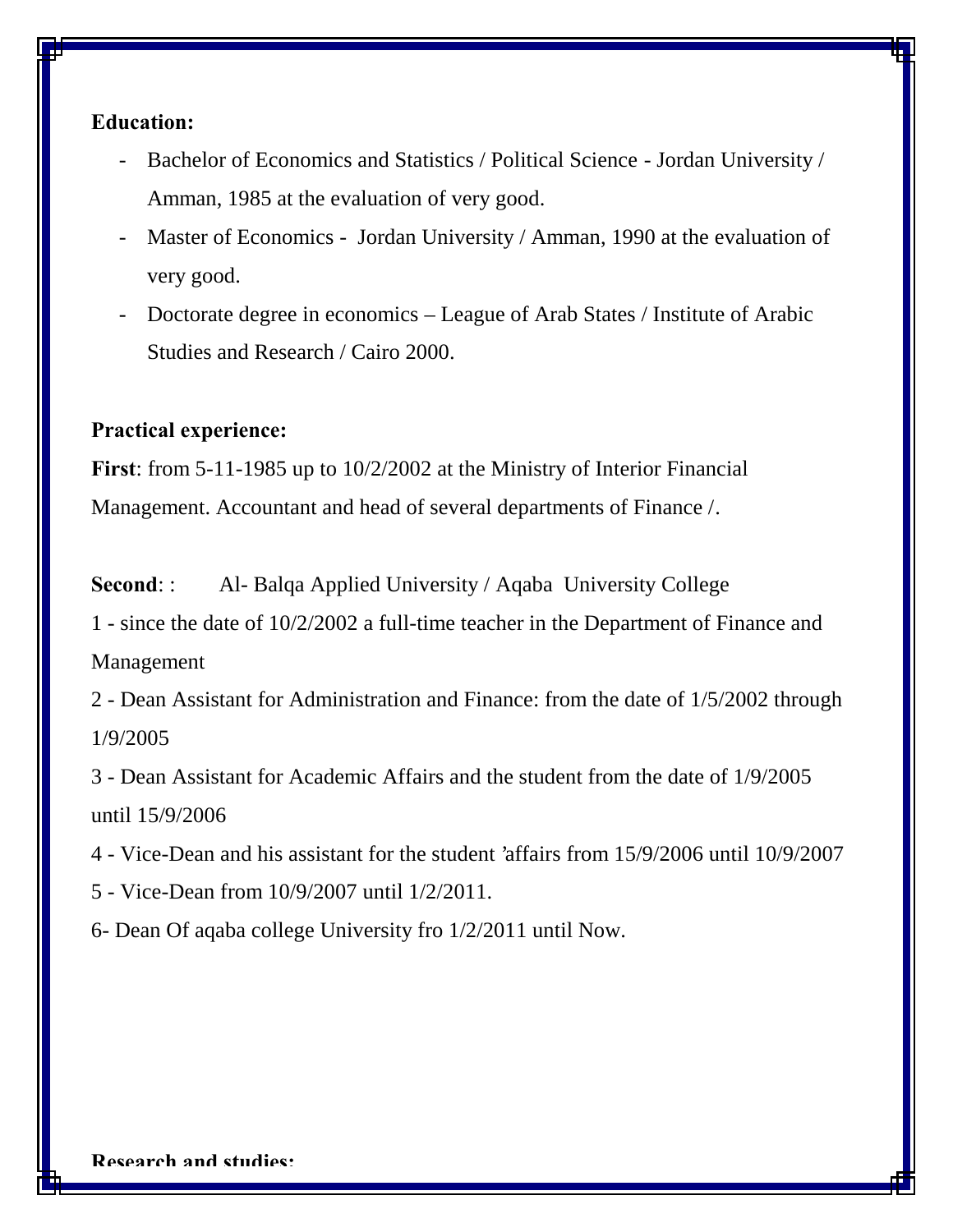1. **Al-Azzam, F.***, Methods of Financing Public Deficit and Their Effect over Inflation in Jordan . Al-Balqa Journal Research and Studies A Refereed Research Journal VOL .11 NO.1 –Ramadan 1426 –October 2005*

2. **Al-Azzam, F., Al-Amyan, M., Abu-Hamatteh, Z.S.H. and Abu- Kharmeh, S.S. (2009):** Towards Possible Dynamic and Flexible Labor Market: Aqaba-Jordan. *Current Politics and Economics of the Middle East, xx (x): xx-xx (In Press). ISSN: 1939-5809*

3. **Al-Amyan, M., and Al-Azzam, F. , Abu-Hamatteh, Z.S.H., (2008):** Prospective Industrial Linkage at Aqaba University College, Jordan. *Journal of STEM Education: Innovations and Research, 09 (3): 25-30). ISSN: 1557-5284*

4. **Al-Amyan, M. , Abu-Hamatteh, Z.S.H., and Al-Azzam, F. (2007):** Jordanian Employment in Aqaba Labor Market. *The International Journal of Middle East Studies, 39 (4): 225-227. ISSN: 0020-7438*

5. *Al-Matalka, F., Al-Amyan, M., and Al-Azzam,F. (2008) :* Adjustment ,Characteristics and Everyday Life of the Gulf States Students in Jordanian Universities. Association of Arab Universities Journal for Arts, Yarmouk University ,*xx:xx-xx(In PRESS)*

6. *Al-Azzam,F. ,Al-Amyan ,M. ,(2007):* The Effect of Sales Tax On Living Expenses and Consuming Expenditure in Jordan 1994to 2003. والبحوث التربیة مجلة

التربوية والاجتماعية والنفسية والسناسية ():

7. *Al-Azzam,F*., *Al-Matalka ,F. ,Al-Amyan ,M.(2008)* Low Family income *مجلة التربیة – جامعة الازھر العدد رقم (١٤٠ ) .*delinquency juvenile and

8. *Al-Azzam,F., Mansour ,E.,(2008):* Evaluation of Internet Companies' *العدد (١٣٤) ینایر (٢٠٠٨) مجلة التربیة – جامعة الازھر* Models Valuation

9. *Al-Azzam,A., Al-Azzam*,F., The Jordanian 'Attitudes Towards the performance of the Fourteenth Jordan2003-2007 :  $survey$  study

الیرموك "سلسلة العلوم الانسانیة والاجتماعیة "

<sup>10.</sup> *Al-Azzam F,* Mohammad Nayef ALsarayreh : Touristic Investment Capabilities in Aqaba قند التحکیم Snecial Fconomic Zone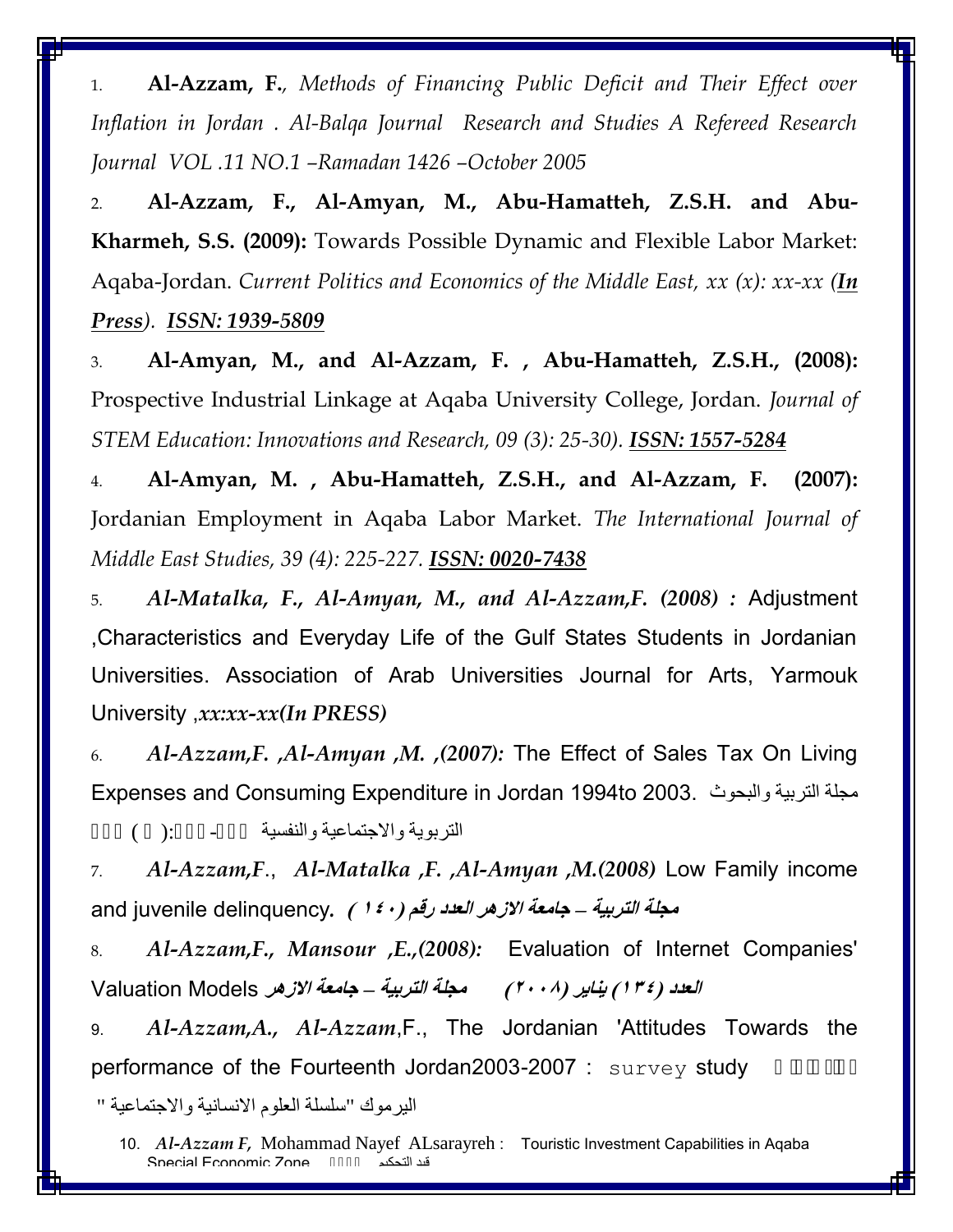#### **Workshops and seminars:**

1 - "How to establish productively your own projects, " workshop organized by the centers to enhance productivity (wanted) program to strengthen the economic productivity and social / Ministry of Planning in cooperation with the vocational training center / Aqaba 22/7/2006 .

2 - "The skills of Sales and Marketing" workshop organized by the centers to enhance productivity (Iradeh) program to strengthen the economic productivity and social / Ministry of Planning in cooperation with the Center for Community Development / Aqaba free Zone 8/4/2007 .

3 - "How to diversify sources of income in the light of the opportunities available," a workshop organized by the Directorate of Social Development and the National Assistance Fund / Aqaba 6/9/2006.

4 - Time management and get rid of the pressures of work "is a seminar organized by Injaz / 4/5/2008.

5 - "Economic Empowerment of Women" workshop organized by the Directorate of social development in Aqaba / 10/9/2007.

6 - "The causes of income poverty and how to deal with it," a workshop organized by the social development of Aqaba County 3/8/2006.

7 - "Good Governance" is a seminar for the project to increase the knowledge and respect for young people of Jordan for the rule of law / Hayah center for community development 62/8/2007.

8 - The national strategy for young people / young people and the focus of education and training / seminar organized by the Higher Council of Youth / Aqaba 8/5/2007.

9 - "To avoid disability and limiting it" workshop organized by the Directorate of Social Development of Aqaba in occasion of deaf children week 9/5/2009 .

10 - "The reality of education in Aqaba," a seminar organized by the Aqaba Private Economic Zone Authority / Department of Community Development 17/6/2009 .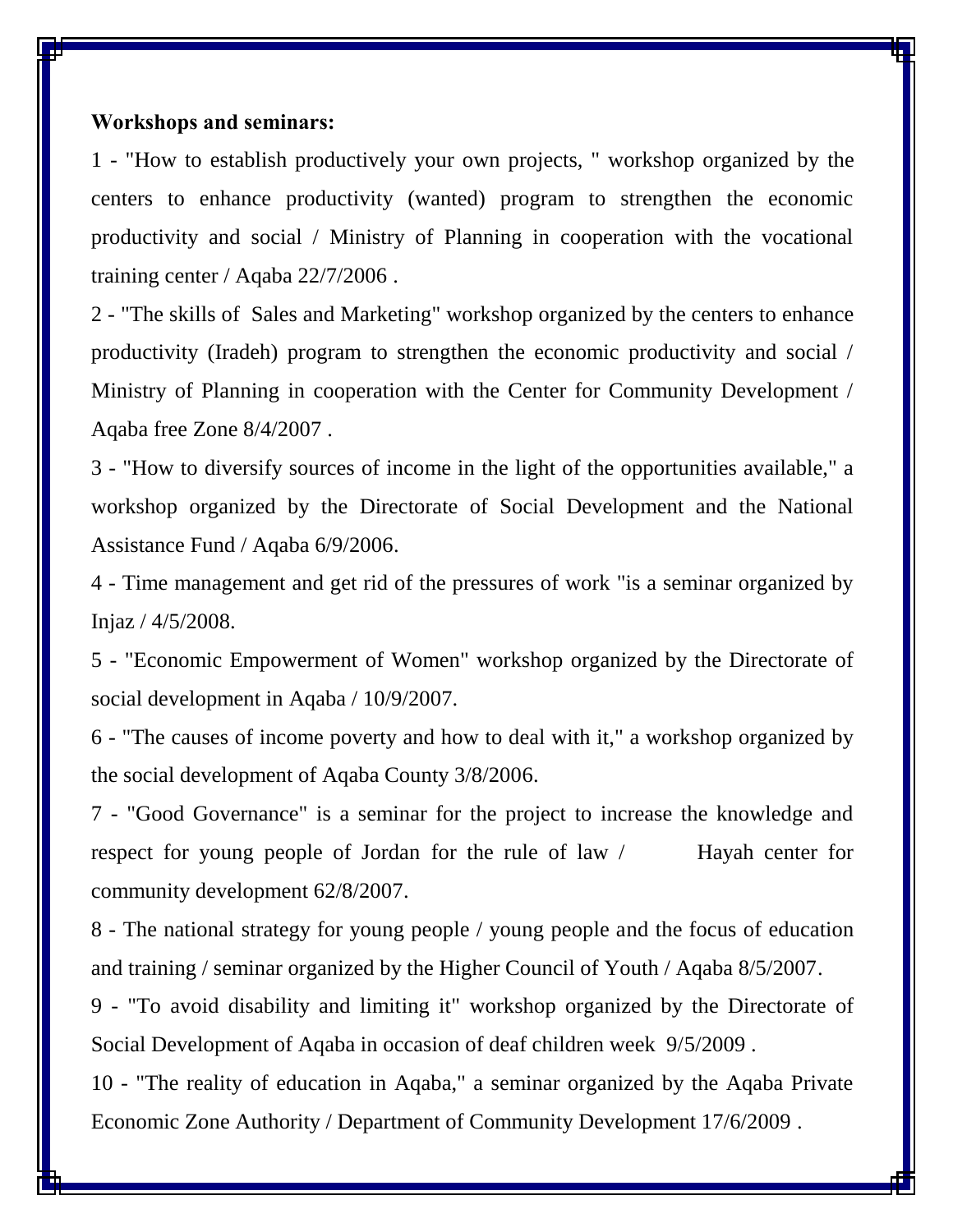#### **Sessions:**

- The management information systems.
- Number of courses in documentary credits.
- Course in financial guarantees for Foreign Affairs and Interior.
- $4 ICDL$ .
- course in quality management ISO .
- $6 TOEFI$ .
- SPSS statistical analysis .

#### **Committees:**

- Member of the Commission on the promotion of teachers in Aqaba Governorate.

 - Member of the Committee on Planning , Development and Quality of the Faculty of Aqaba.

 - Member of the Advisory Committee for Planning in the Balqa Applied University / College of Aqaba.

- Member of Board of the Faculty of Aqaba.
- Member of the Board, Department of Finance and Administration.

 - Member of the Committee for technical support and education in the Department of Education and the education of Aqaba .

- Member of the Jordanian Society for the prevention of road accidents.

 - Member of an administrative body and the founder of the Society of (Ajyal) for people with special needs in the Aqaba Governorate.

- Member of the advisory committee for the Aqaba Youth Center .

- Member of the Committee of Friends of the Aqaba SOS Children's Village.

 – Member of the Committee of Appointments at Aqaba College from 2003 until now.

– Member of the Committee of graduated students from 2003 until now.

– Member of the Committee for student Assembly elections from 2006 until 2008.